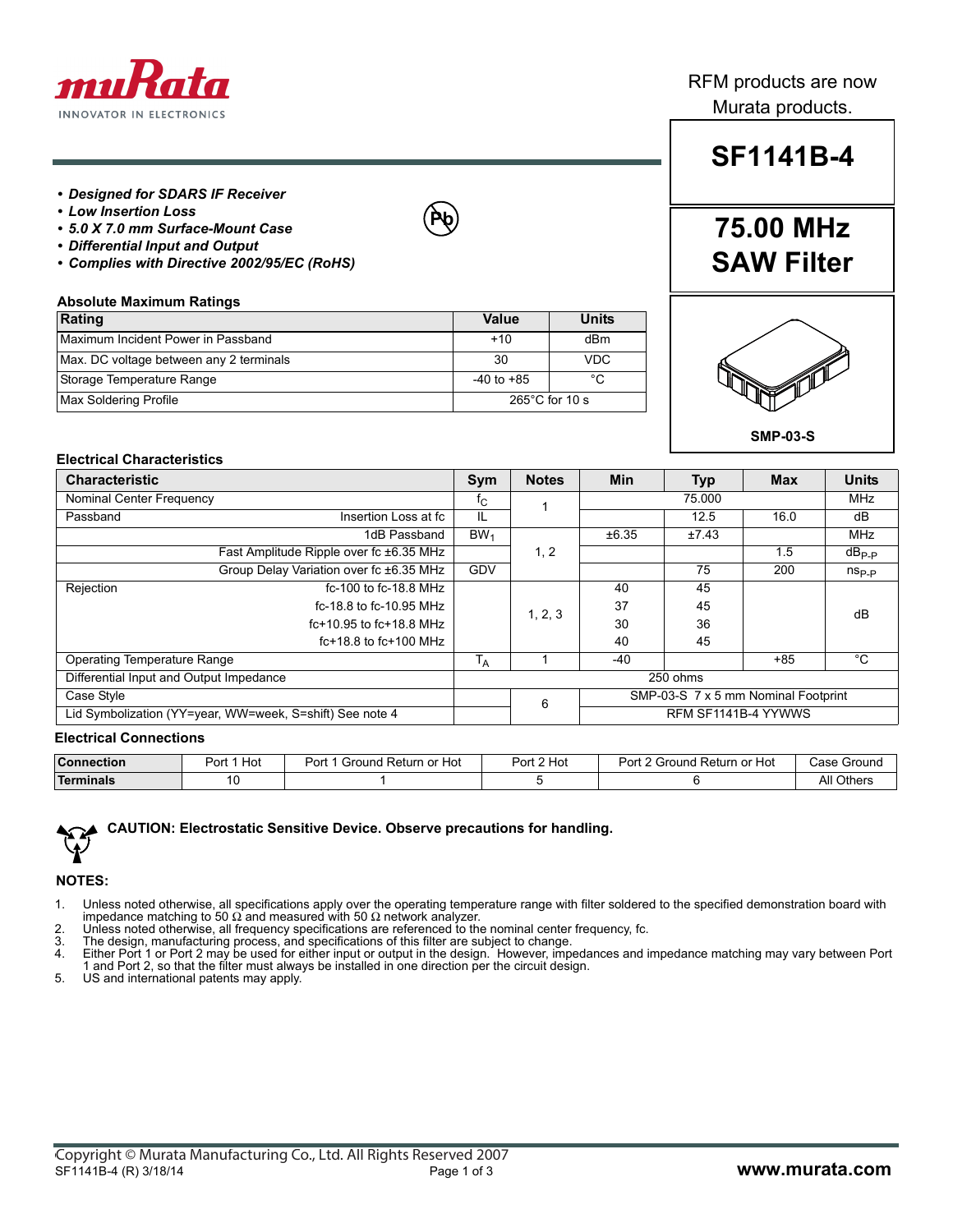#### **Tape and Reel Specifications**



| "B"<br><b>Nominal Size</b> |             | <b>Quantity Per Reel</b> |  |  |
|----------------------------|-------------|--------------------------|--|--|
| <b>Inches</b>              | millimeters |                          |  |  |
|                            | 178         | 500                      |  |  |
|                            | 330         | 2000                     |  |  |

**COMPONENT ORIENTATION and DIMENSIONS**

**20.2 2.0**

| <b>Carrier Tape Dimensions</b> | <b>Tolerance</b> |            |
|--------------------------------|------------------|------------|
| Ao                             | $5.5 \text{ mm}$ | $± 0.1$ mm |
| Bo                             | $7.5 \text{ mm}$ | $± 0.1$ mm |
| Ko                             | $2.0$ mm         | $± 0.1$ mm |
| Pitch                          | 8.0 mm           | $± 0.1$ mm |
| w                              | 16.0 mm          | ± 0.2mm    |



COVER TAPE SIZE

Kο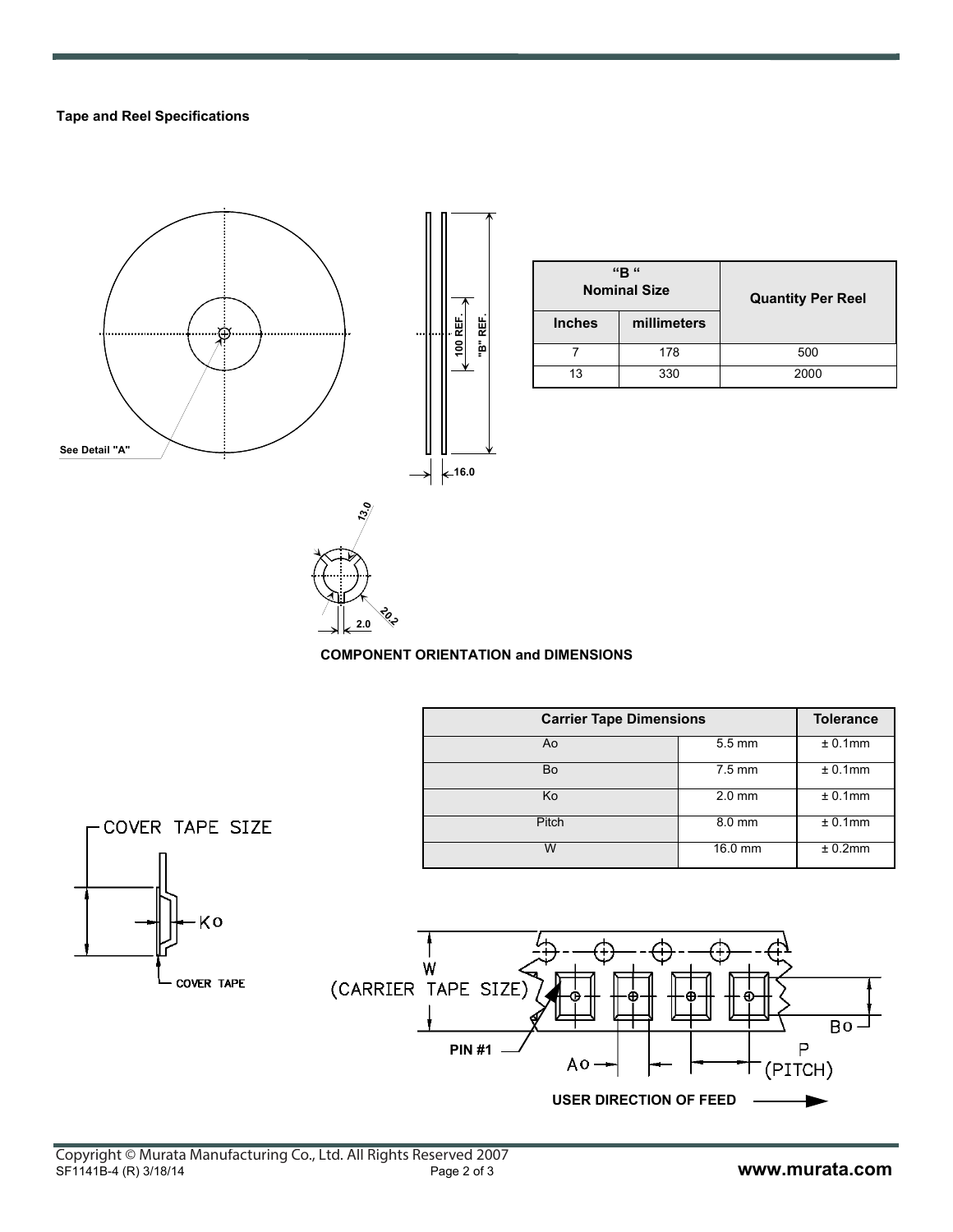# **SMP-03-S Case** Pb

### **12-Terminal Ceramic Surface-Mount Case 5 x 7 mm Nominal Footprint**



| <b>Case Dimensions</b> |      |            |            |       |               |            |
|------------------------|------|------------|------------|-------|---------------|------------|
| <b>Dimension</b>       |      | mm         |            |       | <b>Inches</b> |            |
|                        | Min  | <b>Nom</b> | <b>Max</b> | Min   | <b>Nom</b>    | <b>Max</b> |
| A                      | 6.80 | 7.00       | 7.20       | 0.268 | 0.276         | 0.283      |
| в                      | 4.80 | 5.00       | 5.20       | 0.189 | 0.197         | 0.205      |
| C                      |      | 1.65       | 2.00       |       | 0.065         | 0.079      |
| D                      |      | 0.80       |            |       |               |            |
| Е                      | 2.41 | 2.54       | 2.67       | 0.095 | 0.100         | 0.105      |
| н                      | 0.87 | 1.1        | 1.13       | 0.034 | 0.039         | 0.044      |
| J                      |      | 2.54       |            |       |               |            |
| K                      | 2.87 | 3.00       | 3.13       | 0.113 | 0.118         | 0.123      |
| P                      | 1.14 | 1.27       | 1.40       | 0.045 | 0.050         | 0.055      |

| <b>Materials</b>          |                                                                                       |  |  |  |
|---------------------------|---------------------------------------------------------------------------------------|--|--|--|
| Solder Pad<br>Termination | Au plating 30 - 60 µinches (76.2-152 µm) over 80-<br>200 µinches (203-508 µm) Ni.     |  |  |  |
| Lid                       | Fe-Ni-Co Alloy Electroless Nickel Plate (8-11% Phos-<br>phorus) 100-200 µinches Thick |  |  |  |
| Body                      | $Al_2O_3$ Ceramic                                                                     |  |  |  |
| Ph Free                   |                                                                                       |  |  |  |